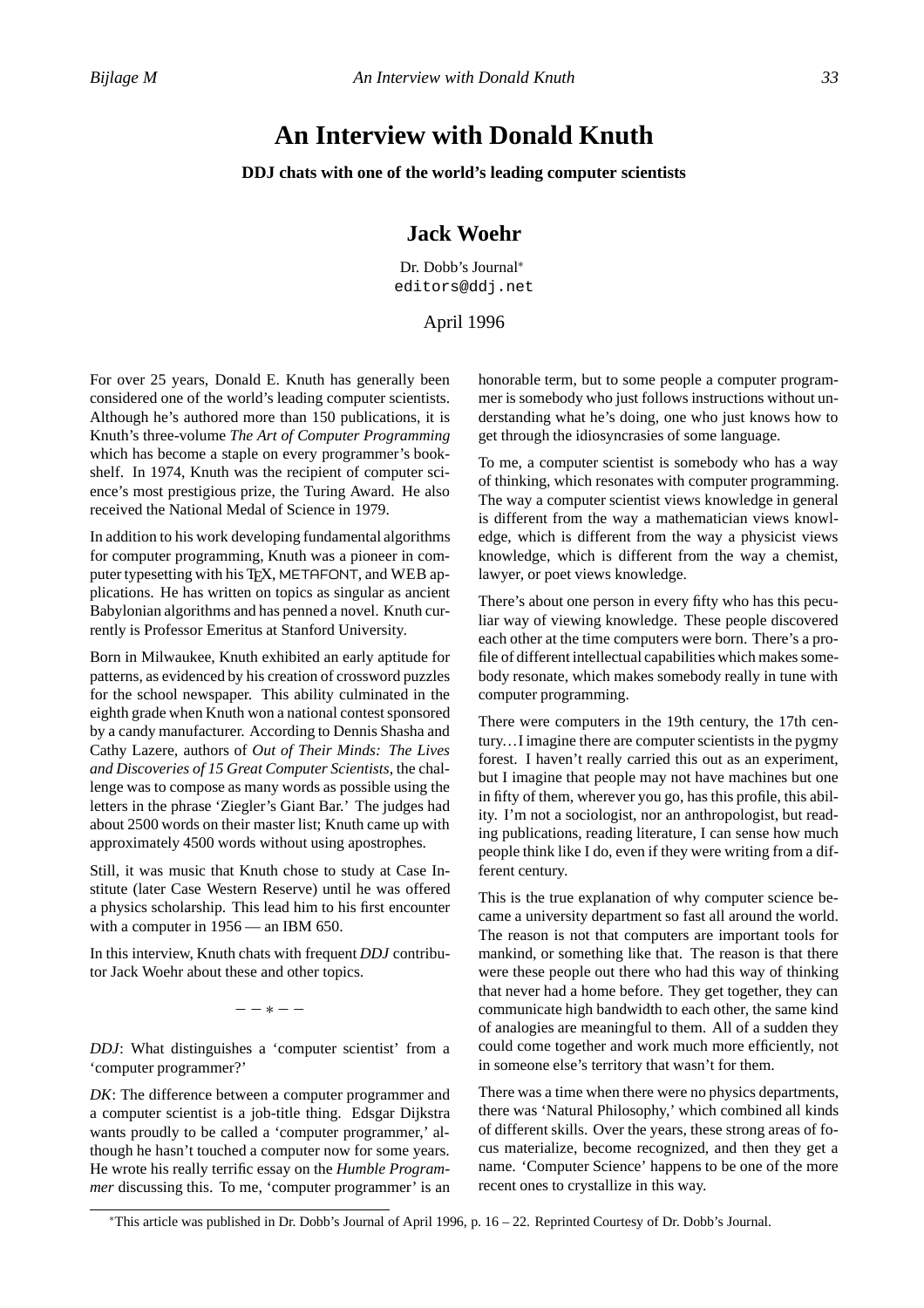*DDJ*: When can we buy volume four of *The Art of Computer Programming*?

*DK*: I'm going to be putting it out 128 pages at a time, about twice a year over the next eight years. I'm estimating it now at a little more than 2000 pages. There will be volume 4-a, volume 4-b, and volume 4-c. Volume 4 in general is combinatorial algorithms. Volume 4-a is about finding all possibilities: There's a lot to be said about generating them in good ways — problems where finding all reasonable solutions is not a trivial task. 4-b is going to be about graph and network algorithms, and 4-c is about combinatorial optimization. So 4-a is 'find all arrangements,' 4-b is 'find arrangements that have to do with graphs and networks,' and 4-c is 'find the best arrangement.'

Into those 2000 pages, I have to compress about 200,000 pages of literature. I've been working on it a long time.

−−∗−−

*DDJ*: Is the hiatus between volumes 3 and 4 writer's block, that you say, 'If I study this more...'

*DK*: No, that's a pretty good hypothesis. But I had started volume 4 and then realized I had to work on typography. There was a revolution in the printing industry. The printing industry became computer science. It changed from metallurgy to bits, to 0s and 1s. There was no way to print my books with the quality they had before.

I was going to take a year and give a computer scientist's answer to how to print books, and that took ten years. The systems are in common use today. So I think I'm going to be able to recoup that. It wasn't that I didn't have anything to say in volume 4, but that I had this other thing to do that was very timely. My students and I worked very hard on the desktop-publishing revolution.

−−∗−−

*DDJ*: One goes to accomplish a task on the computer and realizes that to finish it requires another task, and to finish that one requires another...

*DK*: Niklaus Wirth always wanted to design airplanes, but he needed a better tool, so he designed many computer languages and microcomputers and so on. I needed to write my books in some way that would be immune to changes in technology, to capture the book in some electronic form that wasn't going to change when the printing establishment changed.

−−∗−−

*DDJ*: I've read the laments of the memorizers of Egypt that were recorded by the scribes when introduced in the ancient kingdom. You're one who is not going to curse the darkness, you're getting ready for the time when books aren't printed anymore.

*DK*: I have books that are going to exist no matter how the technology changes.

−−∗−−

*DDJ*: Has your digression into T<sub>E</sub>X and METAFONT been profitable, as well as rewarding?

*DK*: I put it in the public domain, but I do get royalties on the books. I give one-third of those to the user group. The important thing, once you have enough to eat and a nice house, is what you can do for others, what you can contribute to the enterprise as a whole.



−−∗−−

*DDJ*: I wonder if that same philosophy informs your scientific discipline. To the vast majority of the computer literate, you made a large contribution in stating once and for all how one, for instance, divides two binary numbers efficiently. A programmer wonders how to do something and reaches over his or her shoulder for 'knuth,' it's like reaching for a 'thermos.'

*DK*: I tried to write things up in a way that was jargon-free, so the nonspecialist would understand it. What I succeeded in doing is making it so that the specialist can understand it, but if I hadn't tried to write jargon-free, then I would have written for specialists, and then the specialists wouldn't be able to get it either. So I've been reasonably successful in boiling down a large volume of material, but still my books aren't easy reading except for specialists.

I'm about to publish a book, *Selected Papers in Computer Science,* which is a collection of papers I've written over the years for nonspecialists. It's being published jointly by the Center for the Study of Linguistics at Stanford (CLSI) and the Cambridge University Press. It has 15 chapters, each of which was an expository lecture. I enjoyed read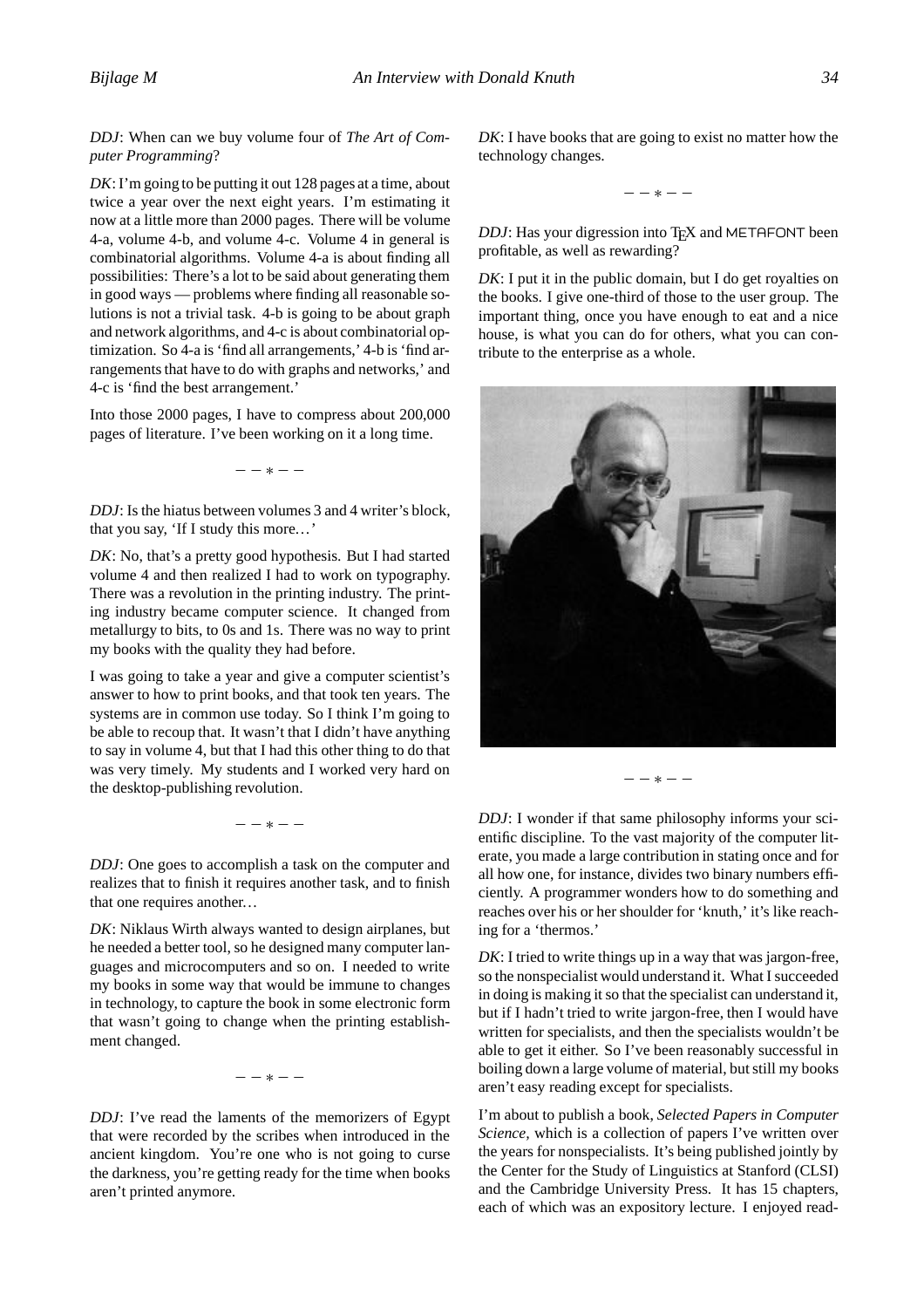ing them again, though I've edited them to take out sexist language! I think this book is something that might be of interest to the scientific community as a whole.

I plan eight books collecting all the papers I've written: There's going to be Selected Papers in Analysis of Algorithms, *Selected Papers in Digital Typography, Selected Papers in Fun and Games, Selected Papers in Programming Languages,* and so on. This is the second volume; the first volume was *Literate Programming*.

DDJ: What has the reward you offer for finding bugs in TFX reached? I had heard it was up to \$40.96.

*DK*: Oh, that! The reward doubled every year until it reached \$655.36 and I froze it at  $2^{16}$  pennies. It wouldn't take another ten or fifteen years before it began to exceed the GNP, you know! I paid out a couple of those last February.

−−∗−−

*DDJ*: That was the problem posed by the inventor of the chessboard in ancient India, who asked for one grain of wheat on the first square, two on the second, four on the third...

*DK*: It was al-Biruni in 10th-century Baghdad who explained how to calculate  $2^{64}$  efficiently by repeated squaring.

−−∗−−

*DDJ*: This is one of the computer scientists of other eras about whom you spoke earlier.

*DK*: He was definitely a computer scientist. He knew how many grains of wheat there were without doubling 64 times.

al-Khwārizmī, who lived about 150 years before that, gave us his name as 'algorithm.' There were great books about chess already in the 9th century. The successor to Haroun al-Rashid of the *Thousand and One Nights*, Caliph al-Ma'mun, established a great center of learning and a 25 year flowering of art and science — al-Khwārizmī published there about algebra and arithmetic and geography. One of his books is about the Jewish calendar. I discuss this in *Selected Papers in Computer Science*.

−−∗−−

*DDJ*: I understand you are not entirely a partisan of the C++ language.

*DK*: C++ has a lot of good features, but it has a lot of dirty corners. If you don't mind those, and you stick to stuff that can be counted well-portable, it's just fine. There are many constructions that are ambiguous, there's no way to parse them and decide what they mean, that you can't trust the compiler to do. For example, you use the 'less-than' and 'greater-than' signs not only to mean less-than and greaterthan but also in templates. There are lots of little things like this, and many things in the implementation, that you can't be sure the compiler will do anything reasonable with.

Languages keep evolving, and that's necessary. I find it impossible to write books for archival without resorting to the English language, though. Whatever computer language is in fashion, you can guarantee that within a decade or two it will be completely out of fashion. In my books, I try to write things that aren't trendy, but are things that are going to be worth remembering for other generations. I'm trying to distil what, in my best judgment, out of thousands and thousands of things that are coming out now, is most deserving to be remembered.

−−∗−−

*DDJ*: You've mentioned Edsgar Dijkstra. What do you think of his work?

*DK*: His great strength is that he is uncompromising. It would make him physically ill to think of programming in  $C_{++}$ .

−−∗−−

*DDJ*: There's a great difference between his scrupulous examination of each and every algorithm, and the practice of commercial programming, where megabytes of code with known and unknown bugs are thrust at the user.

*DK*: I know, I know...I'm somewhere in the middle. I try to clean up all bugs and I try to write in such a way that, aware of the formal methods, I can be much more sure than I would be without the formal methods. But I don't see any hope of proving everything in these large systems, because the proof would be even more likely to have bugs!

−−∗−−

*DDJ*: Programs nowadays depend on huge bodies of code that aren't written by the main author.

*DK*: And you look at them and see how each spends most of its time trying to defeat the other. It's all these black boxes you can't open, so you have to build your own firewall.

This is nothing new. In the '60s, someone invented the concept of a 'jump trace.' This was a way of altering the machine language of a program so it would change the next branch or jump instruction to retain control, so you could execute the program at fairly high speed instead of interpreting each instruction one at a time and record in a file just where a program diverged from sequentiality. By processing this file you could figure out where the program was spending most of its time.

So the first day we had this software running, we applied it to our Fortran compiler supplied by, I suppose it was in those days, Control Data Corporation. We found out it was spending 87 percent of its time reading comments! The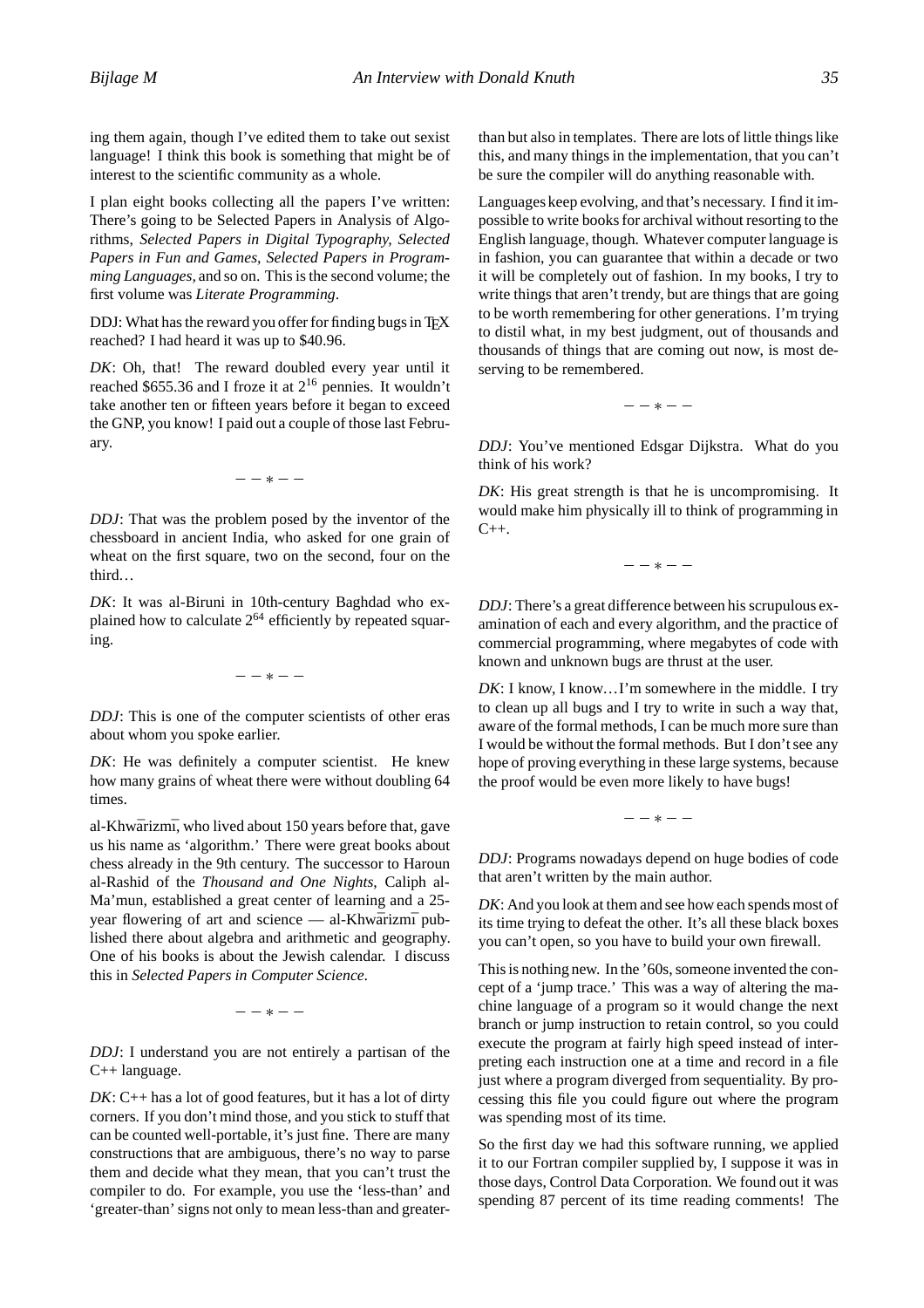reason was that it was translating from one code system into another into another.

−−∗−−

*DDJ*: GUIs haven't made this any better.

*DK*: We now have so much more processing power that the only people who see what's happening are people writing game programs, who need real high-speed animation. I got new software at Christmas, and I'm really discouraged by the number of failures that I noticed. I'm giving up the idea of using this software to get much done. I'm going to go back and write my books with good old reliable Emacs and TEX.

I still haven't found an editor on the Macintosh where I can create a 1-byte file that has the letter 'a' in it that I can send to the PC and read on an Emacs-like editor. I got optical-character-recognition software that has a choice of 50 output formats. Each one of them included all kinds of font-changing mechanisms, and so on. Finally, I found one called 'database text' and if I output it in database text, that was what I was expected to get — raw ASCII characters.

It's a natural way to get job security, to make computer systems that need one's expertise.

My T<sub>E</sub>X system is trying to go the other way, so I wouldn't have to go through the professional typesetters, the professional font designers. I could still use these professionals, but I could use them to provide added value. I didn't have to go through a level of writing something for them to do and then check on it. I can write something, and they can tell me how to improve, but I don't need to write something that they already have on the menu.

−−∗−−

*DDJ*: Is the profile of a programmer (which we were discussing earlier) one of an individual who needs this sort of control?

*DK*: That's an interesting concept, the need for power! I've always thought of it more in other terms, that the psychological profiling is mostly the ability to shift levels of abstraction, from low level to high level. To see something in the small and to see something in the large.

When you're writing a program, you're saying, 'Add one to the counter,' but you know why you're adding one to the counter. You can step back and see a picture of the way a process is moving. Computer scientists see things simultaneously at the low level and the high level.

The other main characteristic of the computer scientist is dealing with nonuniformity of discreet, nonuniform things. We have ten cases instead of one. We don't have one law of thermodynamics, or something. We have case one, case two, case three — each is different. We build models out of nonuniform parts. We're so good at that, we don't see sometimes that a uniform part would work, if it would. But people who are only good at the uniform things could never build a model out of nonuniform parts, could never do the things that a computer scientist does, because they have to find a single rule that's going to cover everything.

We have this aesthetic of cost, how much work it takes to do things. If your mental model is APL, you optimize in different ways than if your mental model is a RISC machine.

−−∗−−

*DDJ*: When you look back at the first three volumes of *The Art of Computer Programming* is there anything you would change?

*DK*: I have about 900K of changes to the first three volumes, plus changes to other books that I've written, that I plan to make available on my Web page. There are four kinds of changes, and the different kinds are distinguished typographically.

One kind is a 'bug' and that means that I have to correct something that is technically wrong. One kind is an 'amendment,' which means that there is some goodie that deserves to be in there. One kind is an 'improvement,' something which would go in a future edition of the book, but is probably not worth people's writing it in their own copy. The fourth thing is called a 'plan,' something still under construction, where the picture is changing so fast that I don't think it's cost efficient for me to write on, since I'll just have to do it again, the kettle is still boiling, but I wish to state that I intend to retool something in a certain way.

It will probably be a while before publishing changes so that entire books can be available online. I don't know how to convert the present system to a better one that will still have the proper incentive structure. There's something all fouled up about the way that software is compensated and font designers are compensated and musicians are compensated, and other intellectual-property rights issues. A scientist can be supported by the National Science Foundation but a font designer is not supported by a National Font Foundation. Both of them are doing things that contribute to the public good.

−−∗−−

*DDJ*: Is this just an expression of a love for symmetry, or is there a social injustice being performed here?

*DK*: I think that the fact that somebody's expertise is in the field of beauty and graceful strokes and another's is in the field of integrals and differential equations shouldn't mean they have completely different ways of getting paid.

The Free Software Foundation people are putting out good stuff. It's hard for the untrained person to wade through the jargon to install it. Richard Stallman and I don't agree all the way down the line, but he can be an effective arguer! Stallman is one of my heroes, of course. He probably likes some of the things I do, too!